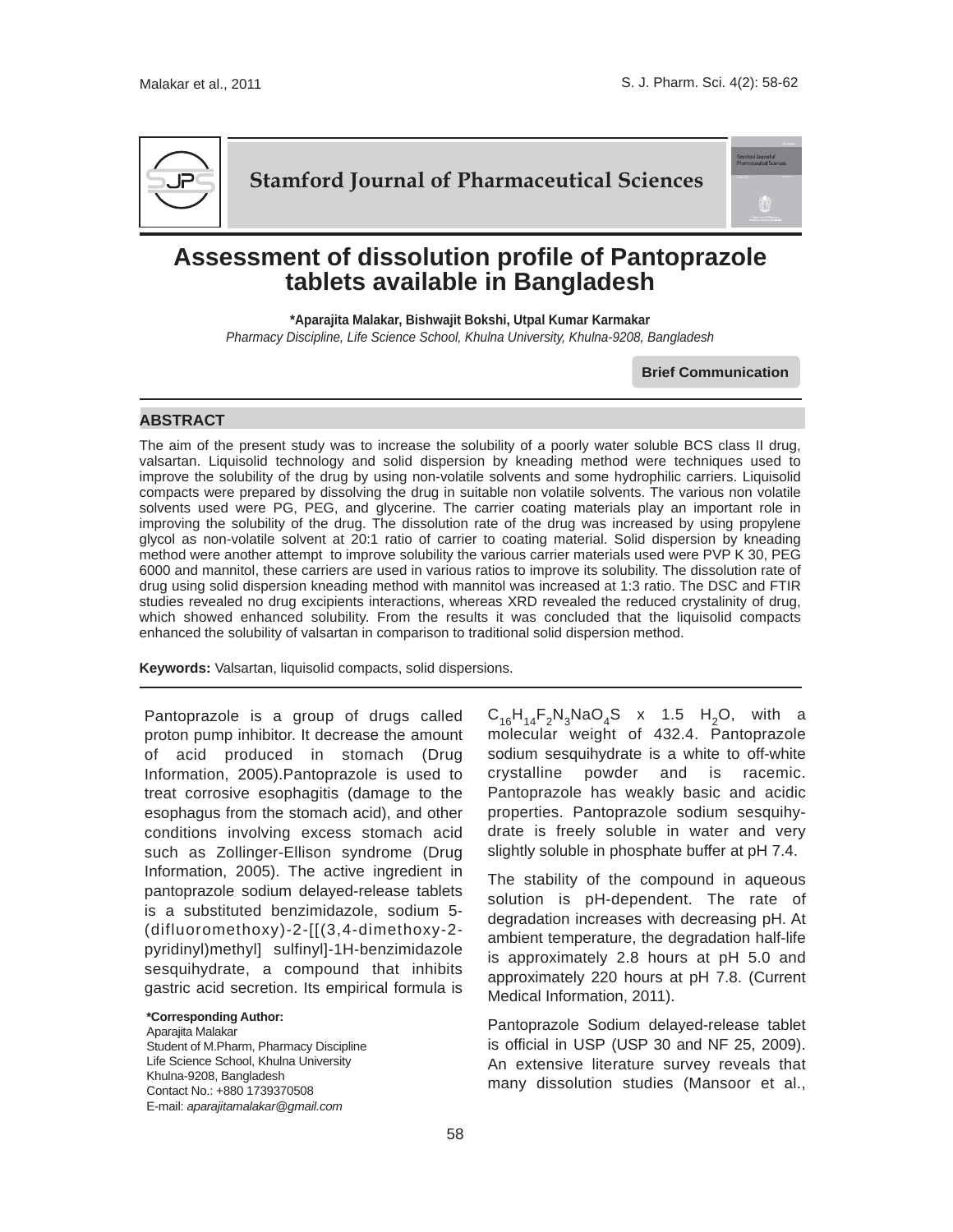2007; Campos et al., 2010; Chakraborty et al., 2009) on Pantoprazole Sodium delayedrelease tablet are reported. But there is no comparative study on commercially available pantoprazole tablets in Bangladesh. This study deals with the comparative in vitro dissolution characteristics of commonly available five brands of pantoprazole tablet in Bangladesh in order to find out any out of compliance market preparation.

Pantoprazole Sodium RS was obtained from Popular Pharmaceuticals Limited, Bangladesh. HPLC (Agilent 1100 series, USA) and Tablet dissolution tester (Electro Lab, India), Analytical balance (Shimadzu, Japan) was used for dissolution study. Five samples of different batches of marketed tablets were collected from various stores. The samples were properly checked for their manufacturing license number, batch number, manufacturing and expiry dates before purchasing. The samples were coded arbitrarily as S1, S2, S3, S4 and S5. The labeled active ingredient was pantoprazole 20 mg and packaged in blister packing. The blister packs were stored at 25±2°C for four weeks before the dissolution study in order to evaluate any change in organoleptic properties.

These studies were conducted at 37±0.5°C on an USP specification dissolution rate test type II apparatus (Paddle apparatus) with six sections assembly according to the USP dissolution test 1 (USP 32 and NF 27, 2009). 0.1 N hydrochloride acid was used as acid stage medium and phosphate buffer (pH 6.8) was used as buffer stage medium.

For preparing 32 liter of 0.1 N hydrochloride acid take 30 liter of water and mix 316.8 mL of hydrochloric acid (37%). Finally, the volume was diluted to 32 liter to get 0.1N HCl.

The water-bath temperature was fixed & confirmed to be 37±0.5°C before starting the experiment. The medium was preheated to 37°C and then a quantity of 1000 mL was added to each vessel. The apparatus was then assembled and paddle rotation was started and adjusted at 75 rpm and the system was allowed to equilibrate for 15 minutes. After that the paddle rotation was stopped and six tablets from same code were

placed in the vessels (one tablet per vessel) and allowed to sink to the bottom. The apparatus was immediately operated at 75 rpm. The duration of the experiment was 2 hours for each set of sample. Five time points were selected to adequately characterize the ascending and plateau phases of the dissolution curve. 10mL of sample solution was withdrawn after each 30 minutes. The withdrawn volume was immediately replaced by acid stage medium. The sample was filtered through 0.45 µm filter and immediately was diluted a portion of the filtrate by a factor of 2 with 0.5 N sodium hydroxide. The resultant sample was analyzed by HPLC as directed for procedure

For the preparation of diluent a mixture of pH 6.8 phosphate buffer and 0.5 N sodium hydroxide (1:1) was prepared.

For the preparation of mobile phase a filtered and degassed mixture of water, acetonitrile, and triethylamine (60:40:1) was prepared. Then pH of the mixture was adjusted with phosphoric acid to  $7.0 \pm 0.05$ .

For the preparation of standard solution 20 mg of pantoprazole sodium RS was accurately weighed and was transferred into 50 mL of volumetric flask. Then 30 mL of 0.02 N sodium hydroxide was added and was sonicated until dissolved. After that 2 mL of acetonitrile was added and was diluted with 0.02 N sodium hydroxide to volume. This was the mother solution. From the mother solution 0.4, 0.6, 0.8, 1, 1.2, & 1.4 mL had been taken to 20 mL volumetric flask. Then the final volume was made to 20 mL with diluent. Thus the concentrations of this standard solution were 8, 12, 16, 20, 24, & 28 g/mL.

The liquid chromatograph was equipped with a 290-nm detector and a 4.6-mm  $\times$  7.5-cm column that contains 3-µm packing L1. The column was maintained at 30°C. The flow rate was about 1.0 mL per minute. Chromatograph the working standard solution, and record the peak responses as directed for procedure: the tailing factor was not more than 2.5, and the relative standard deviation for replicate injections was not more than 2.0%.

Equal volumes (about 10 uL) of the working standard solution and the solution under test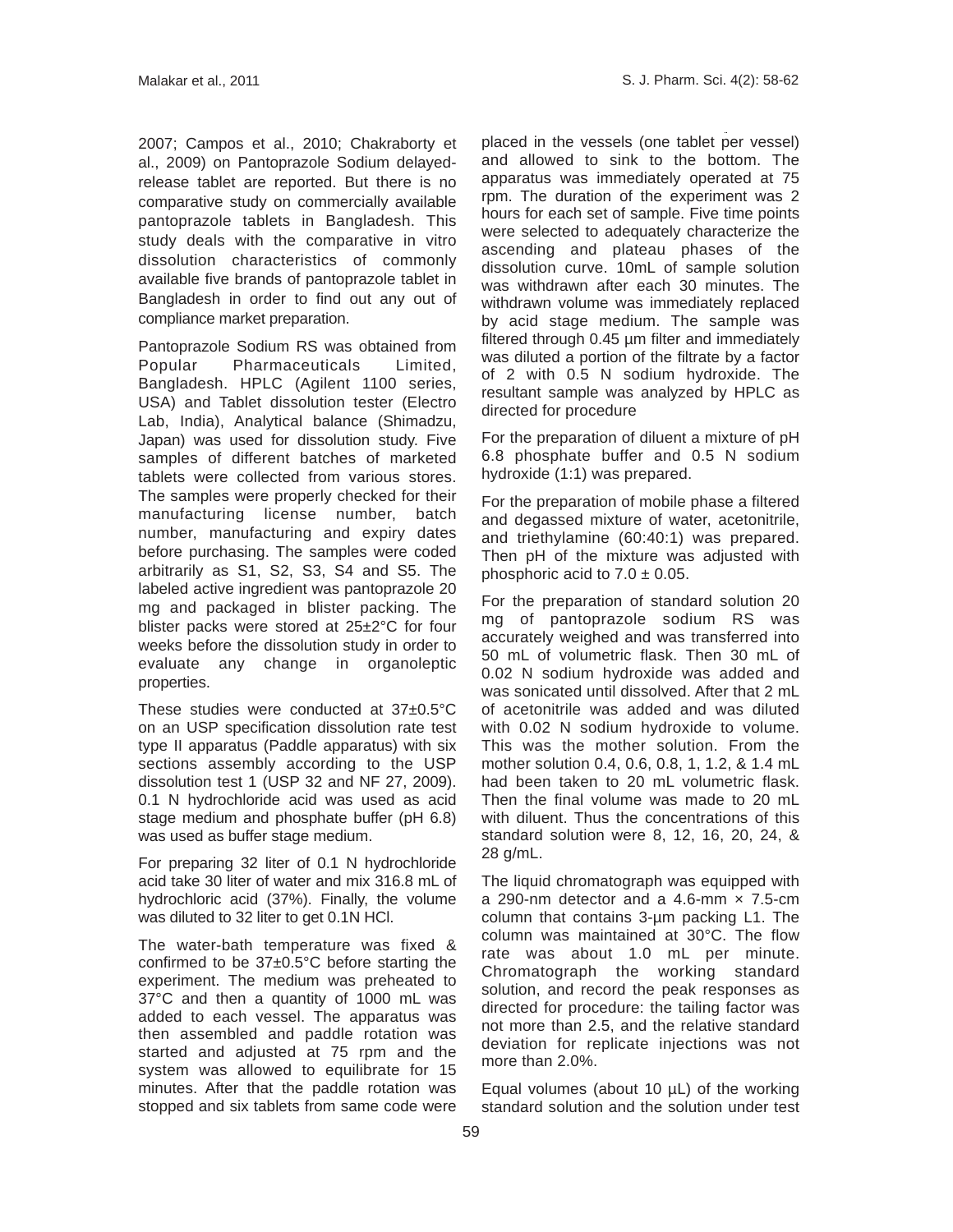were separately injected into the chromatograph. Calculate the amount of pantoprazole released in the acid stage by the formula:

in which  $r_U$  and  $r_S$  are the peak responses of pantoprazole obtained from the solution under test and the Working standard solution, respectively;  $C_S$  is the concentration, in mg per mL, of pantoprazole sodium in the Working standard solution; 383.37 is the molecular weight of pantoprazole; 1000 is the volume, in mL, of medium; 100 is the conversion factor to percentage; 405.35 is the molecular weight of pantoprazole sodium; and L is the tablet label claim, in mg.

For preparing 32 liter buffer stage medium, 44gm sodium dihydrogen phosphate monohydrate and 36.8gm disodium hydrogen phosphate dihydrate were dissolved in distilled water and diluted to about 31.8 liter with the same solvent. Buffer pH was adjusted to 6.8 by adding dilute sodium hydroxide. Finally, the volume was diluted to 32 liter.

The water-bath temperature was fixed and confirmed to be 37±0.5°C before starting the experiment. The medium was preheated to 37°C and then a quantity of 1000mL was added to each vessel. The apparatus was then assembled and paddle rotation was started and adjusted at 75 rpm and the system was allowed to equilibrate for 15 minutes. After that the paddle rotation was stopped and six tablets from same code which already have passed acid stage medium were placed in the vessels (one tablet per vessel) and allowed to sink to the bottom. The apparatus was immediately operated at 75rpm. The duration of the experiment was 30 minutes for each set of sample. Four time points were selected to adequately characterize the ascending and plateau phases of the dissolution curve. 10mL of sample solution was withdrawn after each 10 minutes. The withdrawn volume was immediately replaced by buffer stage dissolution medium. The sample was filtered through 0.45 µm filter and immediately was diluted a portion of the filtrate by a factor of 2 with 0.5 N sodium hydroxide. The resultant sample was analyzed using the same procedure as for the acid stage.

The calibration curve was found to be linear in

the range of 8-28 g/ ml with regression equation of y=2.5 + 48692.86x ; ( $r^2$  = 0.9999) which clearly indicates linearity of the method.

Drug release from each commercial samplewas calculated by taking the average reading of all corresponding sub-samples. The drug release in acid stage medium is summarized in Table 1.

**Table 1: Drug release pattern from five commercial samples in acid stage medium under investigation.**

| <b>Time</b> |    | <b>Cumulative Percent Drug Release</b> |      |      |    |  |  |  |
|-------------|----|----------------------------------------|------|------|----|--|--|--|
| (min)       | SI | S2                                     | S3   | S4   | S5 |  |  |  |
| N           | 02 |                                        |      |      |    |  |  |  |
| 30          |    |                                        |      |      |    |  |  |  |
| 60          |    | 1.48                                   |      | 2.11 |    |  |  |  |
| 90          |    | 2.12                                   | 1.28 | 3.15 |    |  |  |  |
| 120         |    | 3.42                                   | 4.51 | 5.16 |    |  |  |  |

The in vitro release data (cumulative percent drug release) in the acid stage medium have been plotted against time to get a graphical presentation of the data (Figure 1). According to USP dissolution test 1, not more than 10% of the labeled amount of pantoprazole should be dissolved in 2 hours. All the brands met the official standard under acid stage medium.

The drug release in the buffer stage dissolution medium is summarized in Table 2. The in vitro release data (cumulative percent drug release) in the buffer stage dissolution

**Table 2: Drug release pattern from five commercial samples in buffer stage medium under investigation.**

| <b>Time</b> |       | <b>Cumulative Percent Drug Release</b> |       |       |       |  |  |  |  |
|-------------|-------|----------------------------------------|-------|-------|-------|--|--|--|--|
| (min)       | SI    | S2                                     | S3    | S4    | S5    |  |  |  |  |
| N           |       |                                        |       |       |       |  |  |  |  |
| 10          | 52.35 | 41.87                                  | 60.18 | 45.87 | 75.4  |  |  |  |  |
| 20          | 60.25 | 58.62                                  | 88.95 | 70.65 | 85.14 |  |  |  |  |
| 30          | 64.23 | 94 47                                  | 9275  | 81 25 | 87.56 |  |  |  |  |

medium have been plotted against time to get a graphical presentation of the data (Figure 2). According to USP dissolution test 1, not less than 75 % (Q) of the labeled amount of pantoprazole should be dissolved in 30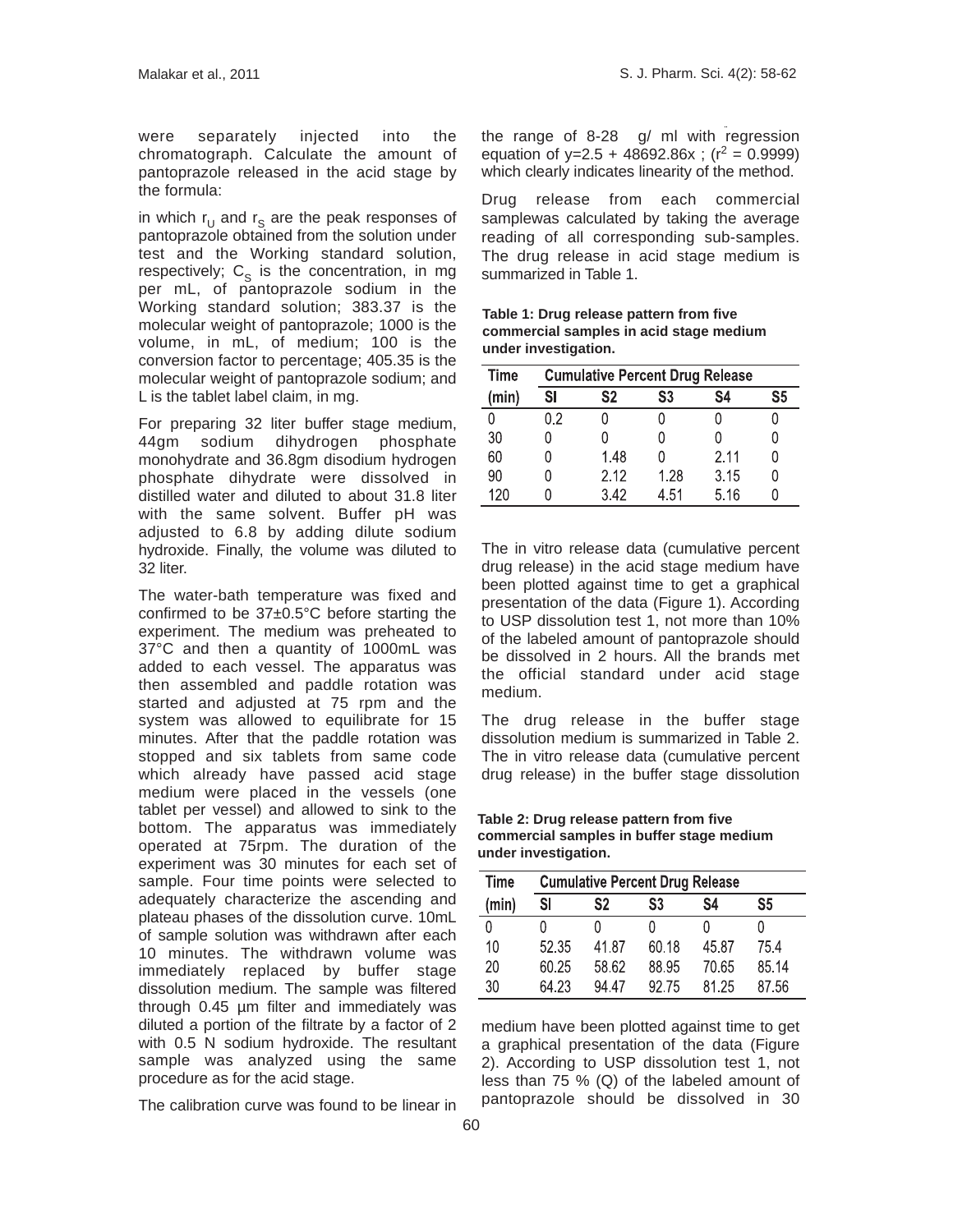

**Figure 1: Comparison of release profiles of test samples in acid stage medium.**



**Figure 2: Comparison of release profiles of test samples in buffer stage medium.**